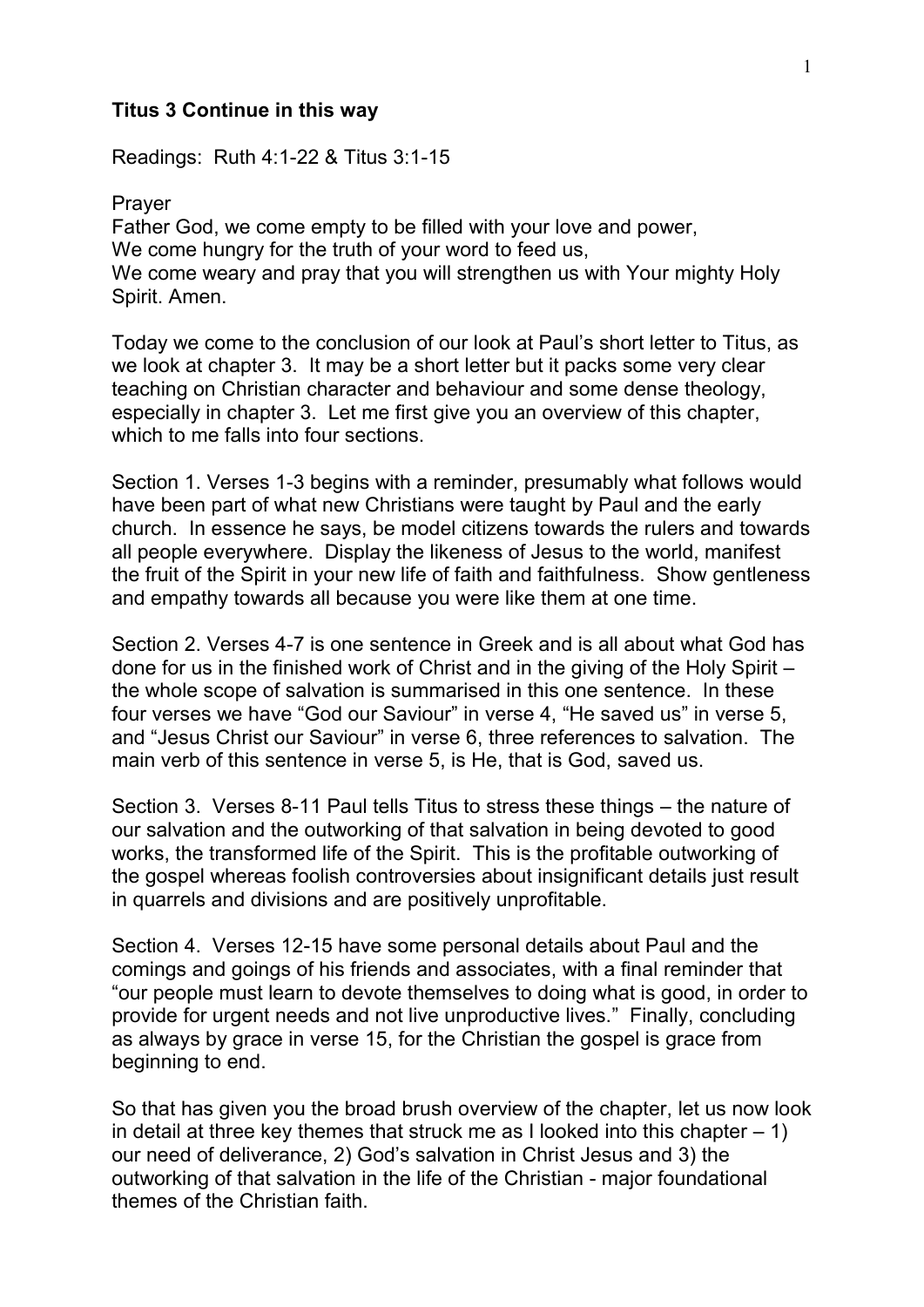So firstly **our need of deliverance**. Paul begins with our need in verse 3, but notice Paul here uses "us" and "we" through to verse 7. All of us stand in the same position, whether we are a Jew, a Pharisee or a pagan. Even Paul the Pharisee, blameless under the law, says at heart I was like this too – foolish, disobedient, deceived and enslaved. You can almost hear the echo of Paul's letter to the Romans – "for all have sinned and fall short of the glory of God" (Rom. 3:23), "while we were still sinners Christ died for us" (Rom. 5:8). Man's greatest need is within himself, to be delivered from his self-centredness and to be truly able to receive love and give love. So it is to humanity in its great need that God himself, in the person of Jesus Christ, steps in and does a great work of deliverance and rescue. As one commentator put it "A rescue plan of epic proportions was carried out when Christ came in the flesh." So let's pause here for a few questions to discuss.

1. Paul gives a pretty damning list of sins and vices in verse 3, do you think this is just because the Cretans had such a bad reputation? 2. The word sin seems not to be spoken of these days, except as a joke or in church. Have we lost something?

3. Where does what Paul have to say about sin and our need fit in with the multitude of "self-help" therapies that abound these days?

And now we turn to God's rescue plan, **God's great salvation** is laid out in verses 4-7, one sentence in Greek. William Barclay said "perhaps no passage in the New Testament more summarily, and yet more fully, sets out the work of Christ for men than this." This whole sentence is possibly an early creedal summary of the gospel. Hence Paul's comment in verse 8, "the saying is trustworthy", similar to 1 Tim. 1:15 "Here is a trustworthy saying that deserves full acceptance: Christ Jesus came into the world to save sinners". It wouldn't be surprising that the early church tried to encapsulate its message into memorable short, pithy, creedal statements. It was for later generations to give us fuller creeds, when faced with groups affirming this or that heresy. Certainly this sentence is very concise and dense theologically, it summarises what God has done for us and in us. Just look at what it says: you are loved. saved, washed, reborn, renewed, justified, made heirs and have the hope of eternal life. Wow, what a fantastic salvation. As one commentator said, God brings us a new heart, a new power, a new desire, a new status, a new relationship and a new future. Verses 4-7 are very Trinitarian, we have the work of God our Saviour, the Holy Spirit and Jesus our Saviour. It is also very clear that the origins of our salvation, our deliverance, lie in the goodness, loving kindness, mercy and grace of God towards the whole of his creation. The word love in verse 4 is "love for humanity" (*philanthrōpia*), reminding us of John 3:16 "for God so loved the world that He gave His one and only Son, that whoever believes in Him shall not perish but have eternal life". God's love is for everyone, it's an all-inclusive love. So this great rescue mission is motivated by God's love for the whole of creation. It is not in response to the righteous things that we have done, but because of his great mercy (v.5), as Jean was reminding us last week. The underlying unspoken story is that of the Exodus, the deliverance of the children of Israel from slavery in Egypt. It was a work of God alone, with his outstretched arm He delivered His people. He did what his people could not do for themselves, they were powerless. In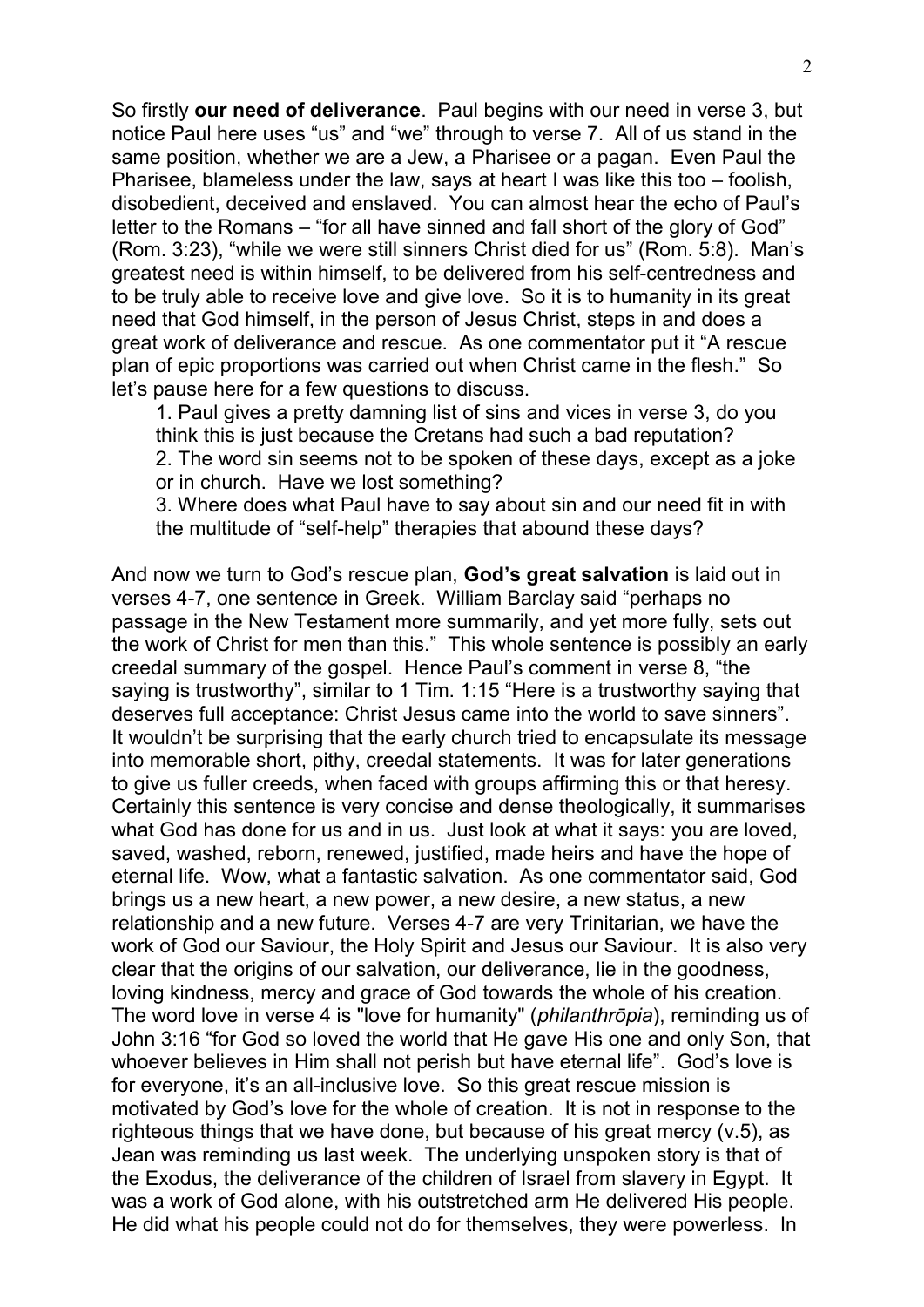the same way, Jesus came, not just for the Jews, but for the whole world to deliver us from bondage to sin and selfishness. For as Paul says in Romans 5, "at just the right time, when we were still powerless, Christ died for the ungodly" (Rom. 5:6). Tom Wright put it this way "God's action in Jesus Christ is not a reward for good work already done. It's an act of free kindness and loving goodness (verse 4). And it results, not on a pat on the back because we are already the sort of people God wanted on His side, but in washing and renewal."

So before we go on to the transformation that follows the rescue, let's pause for questions to discuss.

- 1. How helpful do you find the Creeds of the Church?
- 2. Do you find the doctrine of the Trinity helpful or confusing?

3. If we were powerless and God has rescued us, how should we respond?

**God's transformation of his people**. We, says Paul, were disobedient and enslaved, but now we are reborn, transformed by the indwelling Holy Spirit and devoted to doing good (v.8), obedient to the rulers (v.1), gracious and humble in all we do (v.2). This is the great message of the new covenant, deliverance from enslaving sin into the new life of the indwelling Spirit of God, bringing forth the fruit of righteousness. Transforming us from sinners to saints. As Ezekiel foretold in chapter 36, "I will sprinkle clean water on you, and you will be clean; I will cleanse you from all your impurities and from all your idols. I will give you a new heart and put a new spirit in you; I will remove from you your heart of stone and give you a heart of flesh. And I will put my Spirit in you and move you to follow my decrees and be careful to keep my laws." (Ezek. 36:25-27). This passage needs to be put alongside verses 4-8 in Titus 3 because that is exactly what Paul is saying here: v.5 "He saved us through the washing of rebirth and renewal by the Holy Spirit", and then going on in v.8 to talk about being devoted to "doing what is good". I fear that the work of the Holy Spirit in our own day is still misunderstood and confusing to many. Simon Ponsonby is his helpful book on the Holy Spirit, "God inside out" says about the Holy Spirit: "He is not a force or energy to be manipulated for my own ends, but Lord in His sovereign freedom to be 'worshipped and glorified'. As a person, He is 'a being in relation' with me, a being/person wired for relationship. The Holy Spirit is not an *It*, not a *What*, but a *Thou*, a *He*, a *Who*. ………. God outgoing, outreaching, outstretching to me in love. The Spirit is not a vague, distant, abstract, incommunicable force-field, but divine Lord and personal Lover." And the Holy Spirit, says Paul, has been "poured out on us generously through Jesus Christ our Saviour". Note the word "generously", God is a God of lavish and generous love. He is not stingy in his giving. One of the big problems we have with the teaching of the Trinity, three persons in One God, is that for us three persons implies independence. But each person of the Trinity does not act independently of the other two, so here, the Holy Spirit is poured out from the Father, through the merits and work of Jesus our Saviour. As John the Baptist foresaw, the One who would come after him would baptise with the Holy Spirit. So the work of the Spirit is not just confined to the conviction of sin and drawing us to the Saviour, but also in the transformed new life of the Christian. God's Spirit indwells you as